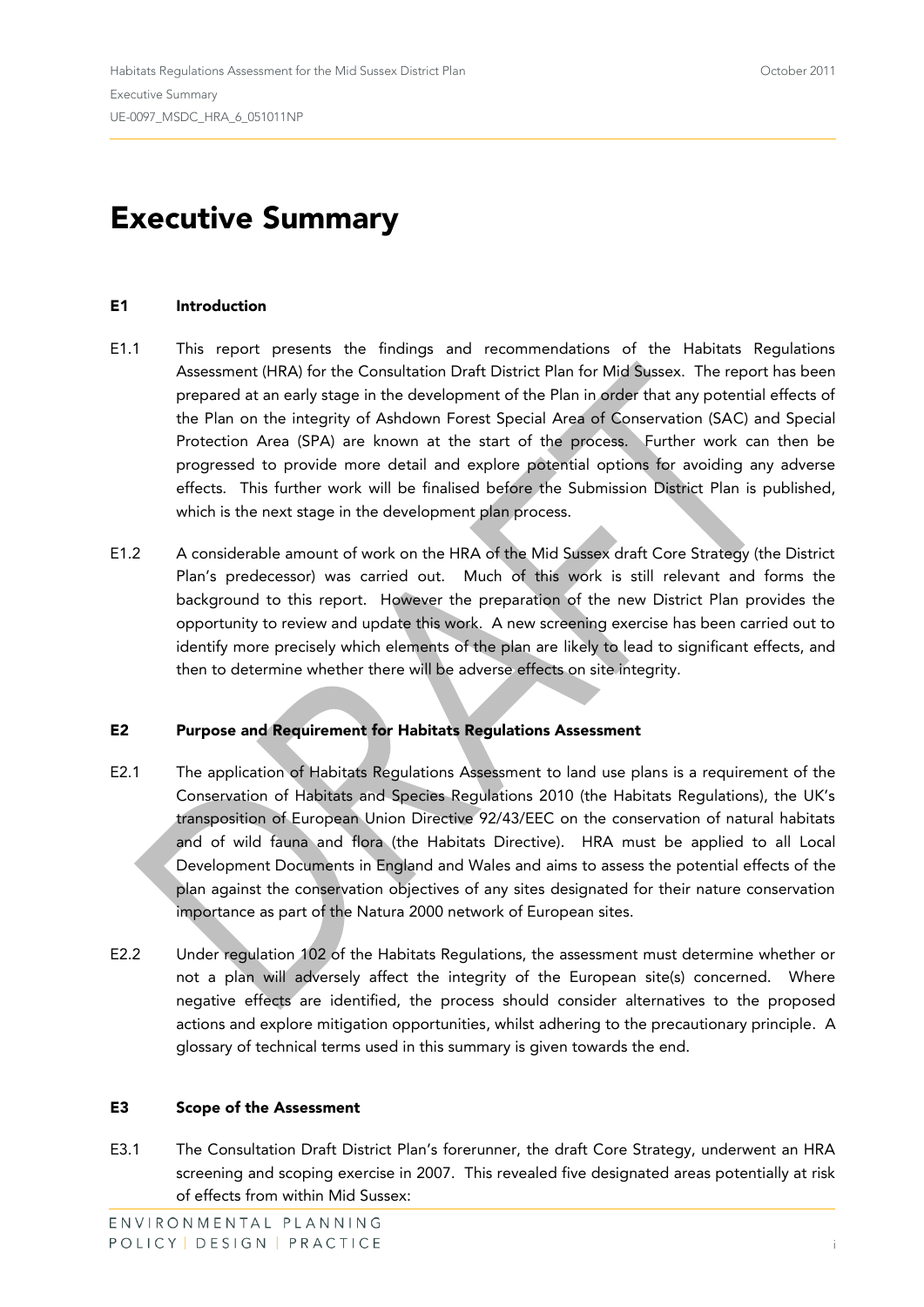- Ashdown Forest Special Area of Conservation (SAC);
- Ashdown Forest Special Protection Area (SPA);
- ▶ Castle Hill SAC;
- Lewes Downs SAC; and
- Mole Gap to Reigate Escarpment SAC.
- E3.2 Castle Hill, Lewes Downs and Mole Gap to Reigate Escarpment were screened out of the assessment, largely due to their distance from the district and the low likelihood of residents travelling along roads close to the sites. Natural England concurred with these findings in its screening opinion on the plan. The screening exercise found likely significant effects on Ashdown Forest SAC/SPA as a result of disturbance and atmospheric pollution.
- E3.3 Having identified likely significant disturbance and pollution effects, further work was undertaken by the Council to establish what evidence would be required to undertake the HRA. As a result, three studies were commissioned to provide information necessary to undertake the assessment and guide the planning of the area:
	- *Ashdown Forest Visitor Survey Data Analysis* (Natural England Commissioned Reports, Number 048: Clarke RT, Sharp J & Liley D 2010);
	- *Visitor Access Patterns on the Ashdown Forest: Recreational use and nature conservation* (UE Associates and University of Brighton, 2009); and
	- *Habitats Regulations Assessment for the Mid Sussex District Council Core Strategy: Mid Sussex Air Quality Baseline Study* (UE Associates, 2008).

#### **E4 Assessment of Effects**

#### *Atmospheric pollution*

- E4.1 Atmospheric pollution is a widespread issue, with background air quality heavily influenced by large point-source emitters including transboundary sources. Local pollutant sources are expected to affect Ashdown Forest, particularly in relation to habitats of the SAC, and especially from road traffic emissions. The Consultation Draft District Plan cannot feasibly influence causes of background pollution such as large point sources but, through its distribution of development and sustainable transport measures, will affect the way in which locally emitted pollutants reach the site.
- E4.2 The habitats qualifying for protection within Ashdown Forest SAC, and which are sensitive to air pollution, are European dry heaths and North Atlantic wet heaths. The main pollutant effects of interest are acid deposition and eutrophication by nitrogen deposition. The critical load or level (the level below which harm to habitats and species is not thought to occur) for each of these pollutant classes is already exceeded in parts of Ashdown Forest.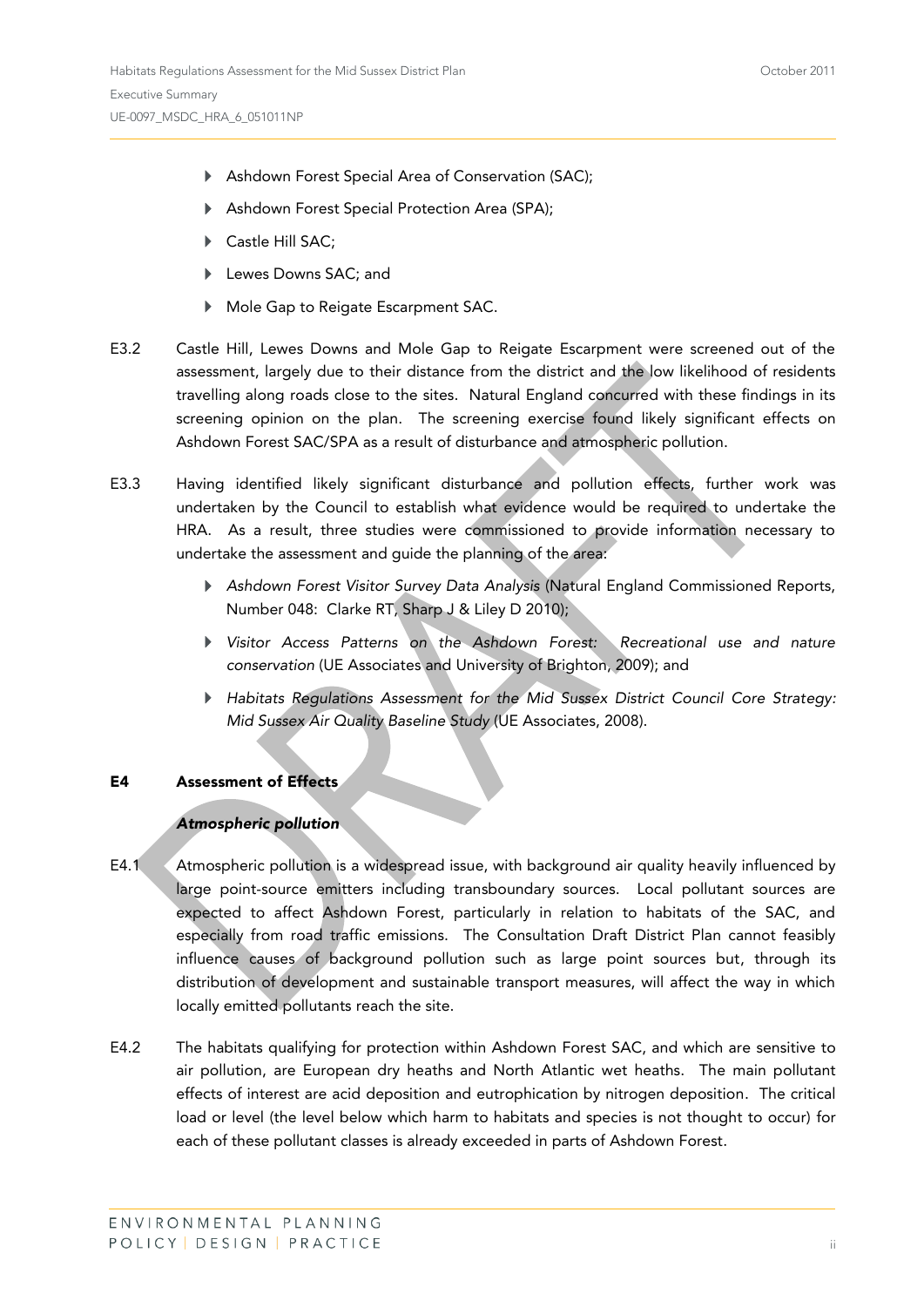- E4.3 Additional sources of these pollutants generated as a result of proposals in the District Plan should be avoided or mitigated to prevent additional adverse effects on ecological integrity, while it would be beneficial to explore opportunities to improve baseline conditions.
- E4.4 The Design Manual for Roads and Bridges (DMRB; Highways Agency, 2007) provides guidance on assessment of the impact that road projects may have on local air quality. Specific provision is made in relation to sites designated under the Habitats Directive. In this instance the assessment is in relation to existing, as opposed to new roads, however the guidance clarifies that '*where appropriate, the advice may be applied to existing roads*'. In accordance with this guidance, and with agreement from Natural England, the HRA examines whether there is a likely significant effect using the DMRB guidance. The criteria for defining such an effect include where:
	- Daily traffic flows will change by 1,000 or more movements a day; or
	- Heavy Duty Vehicle flows will change by 200 or more movements a day.
- E4.5 The number of homes to be included in the assessment is derived from the plan's housing strategy, but does not include dwellings that have already been built because these will already be included in baseline traffic flow data. Mid Sussex District Council is working with West Sussex County Council to estimate the increase in traffic flow along key roads within 200m of Ashdown Forest as a result of proposals within the Consultation Draft District Plan.
- E4.6 The Consultation Draft District Plan contains measures to promote sustainable transport over the plan period, including measures relating to existing development, and additional actions to assess and manage air pollution. These are intended to improve the overall sustainability of the district and will also reduce the traffic emissions from proposed development, including along roads passing through or close to Ashdown Forest. The measures include:

### **Summary of District Plan measures relating to atmospheric pollution**

**DP17 Transport**: To have a policy that sets out that:

- development must support the objectives of the West Sussex Local Transport Plan, which are:
	- **•** a high quality transport network that promotes a competitive and prosperous economy
	- a resilient transport network that complements the built and natural environment whilst reducing carbon emissions over time
	- access to services, employment and housing
- a transport network that feels, and is, safer and healthier to use
- To meet these objectives at a local level, development proposals should:
	- **•** be sustainably located to minimise the need for travel;
	- facilitate and promote the use of alternative modes of transport to the private car, such as walking, cycling and public transport;
	- not cause an unacceptable impact in terms of road safety and increased traffic congestion
	- be designed to adoptable standards, or other standards as agreed by the Local Planning Authority, as regards road widths and size of car parking spaces / garages
	- provide adequate car parking for the proposed development.

Car parking provision in new developments will be assessed against Mid Sussex Parking Standards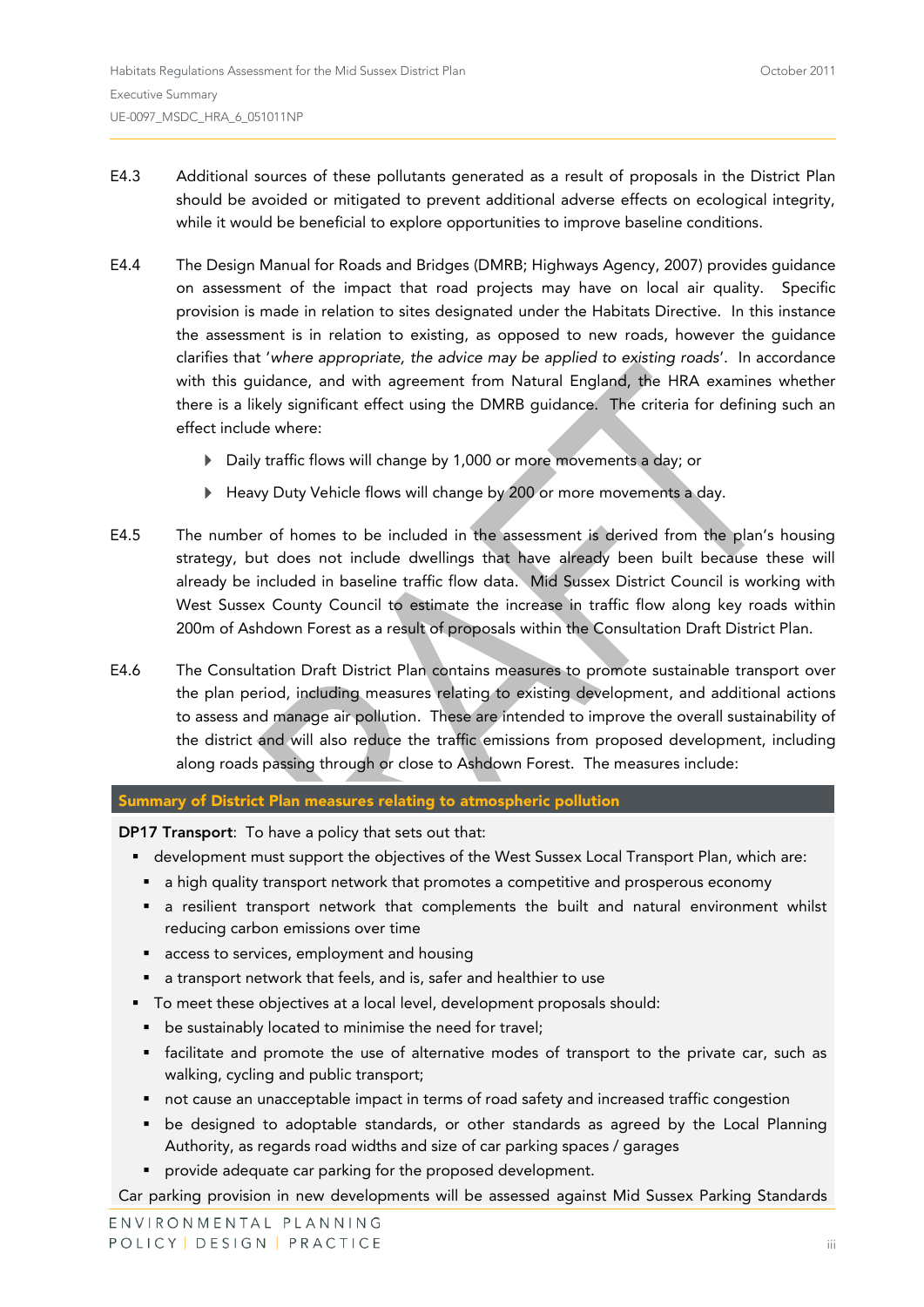unless there is local evidence that indicates that these standards should be varied.

Where practical developments should be located and designed to incorporate facilities for charging plug-in and other ultra-low emission vehicles.

All developments that generate significant amounts of movement should be supported by a Transport Statement or Transport Assessment.

#### **DP24 Noise, air and light pollution:**

To have a policy that protects the environment and the quality of people's life from unacceptable levels of [noise, light and] air pollution by:

- Only permitting development which does not cause unacceptable levels of air pollution;
- Only permitting development on land adjacent to an existing use which generates air pollution where this can be mitigated to reduce exposure to poor air quality and/or would not cause any adverse effects on the proposed development;
- Assessing the potential impacts of new development and increased traffic levels on internationally designated conservation sites and adopting necessary avoidance or mitigation measures to address these impacts (see policy DP12 Ashdown Forest Special Area of Conservation and Special Protection Area');
- Ensure that development proposals (where appropriate) are consistent with Air Quality Management Plans.

#### **DP12 Ashdown Forest SAC/SPA:**

To have a policy which outlines the intention to develop a strategic approach to protect the Ashdown Forest Special Area of Conservation and Special Protection Area from recreational pressure and air pollution through the use of:

- **Buffer zones that:** 
	- **Prevent development within 400 metres of the Ashdown Forest**
	- **Allow development within 7 kilometres of the Ashdown Forest provided mitigation methods** are employed (for instance Suitable Alternative Natural Green Spaces)
- **An Access Management Strategy that reduces the impact of visitors on special interest features** of the designated site.
- E4.7 Until more is known about the likely growth in traffic on roads within or close to Ashdown Forest it is not possible to assess the effectiveness of these policy proposals in avoiding adverse effects on the SAC/SPA. Recommendations for further measures to influence travel behaviour, modal split and traffic management are included within the main draft report.

#### *Disturbance*

E4.8 The bird species afforded protection by Ashdown Forest SPA are Dartford warbler and nightjar. The Forest supports approximately 2.1% and 1.1% of the UK's breeding population of these species, respectively; disturbance is expected to affect the SPA more than the SAC. Woodlark is also present in qualifying numbers but is not listed as a qualifying feature of the SPA. Many visitors to the Forest originate from the surrounding area, and increases in the number of homes around the Forest may compound the effects of disturbance from recreation of these birds of European importance.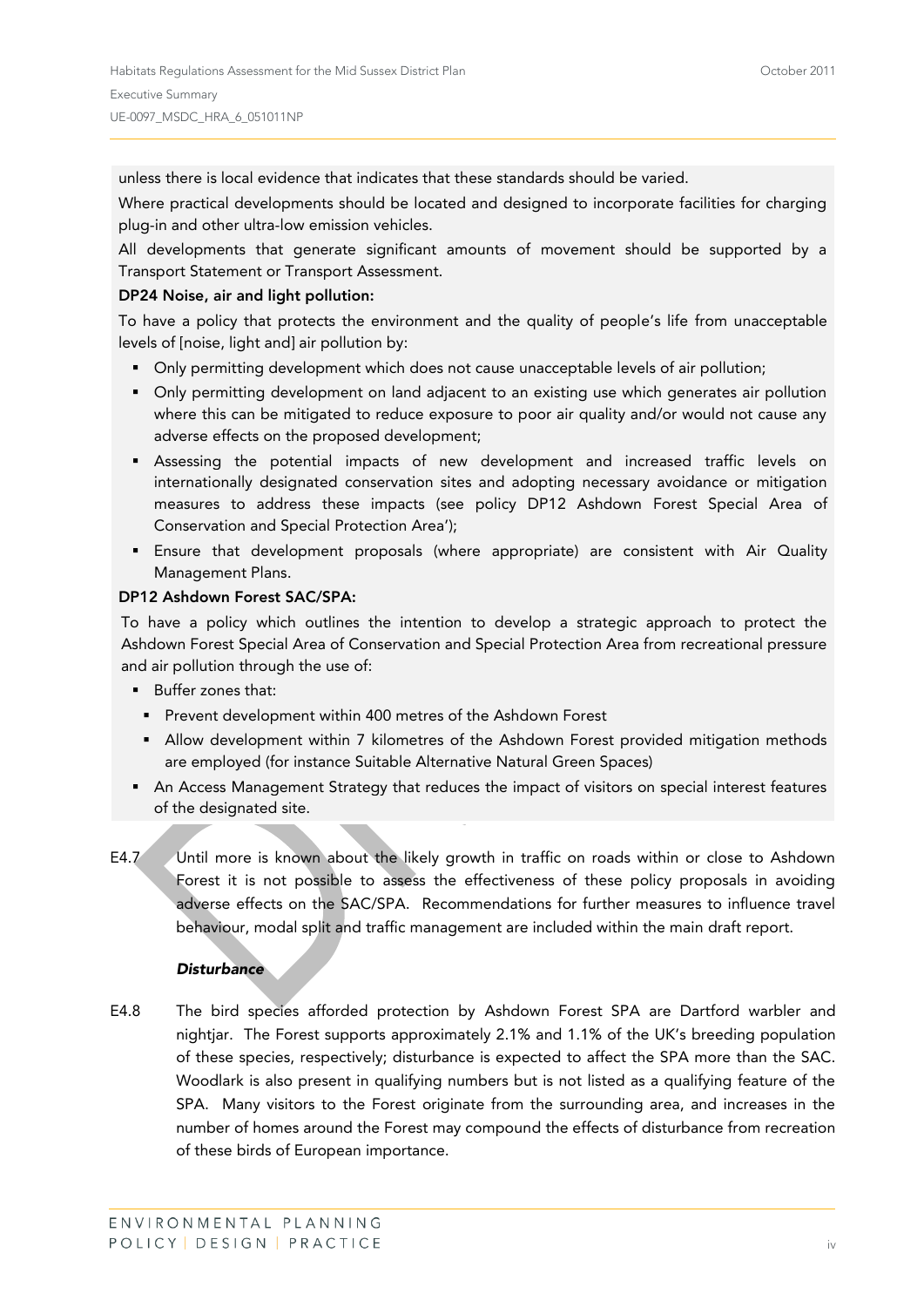- E4.9 The findings of a visitor survey in 2008 found that Ashdown Forest attracts upwards of 1.3 million visitors each year. It also found that 60% of people interviewed during the survey visited for the primary purpose of walking the dog, while a further 30% visited to go for a walk. The potential effects of disturbance to ground and near-ground nesting breeding birds are described in the main draft report by reference to numerous studies in a range of locations. Summarising this literature review, potential impacts can be described as follows:
	- Increased nest predation by natural predators when adults are flushed from the nest or deterred from returning to it by the presence of people or dogs;
	- Chicks or eggs dying of exposure because adult birds are kept away from the nest;
	- Accidental trampling of eggs by people, given that (nightjar and woodlark) nests are on the ground and may be close to paths;
	- Predation of chicks or eggs by domestic dogs; and
	- Increasing stress levels in adult birds in response to perceived predation risk.
- E4.10 A statistical model of visiting rates of pedestrian and car visitors was developed, taking into account observed visitor rates from the 2008 field survey, the residential density of nearby areas, and car park size. The model can be used to predict the number of additional visitors to each access point, and therefore the whole Forest, arising from the proposed development of a specific number of dwellings in defined areas. The model provides a means to directly compare the consequences of development (in terms of increased SPA visitor numbers) at a potential development location. Accordingly, 100 new dwellings at Crowborough, in close proximity to parts of the SPA, is predicted to lead to 12.2 extra visitors per 16 hours, in contrast to 5.1 extra visitors for an equivalent number of dwellings at East Grinstead, further away from the Forest.
- E4.11 Following consultations with Natural England, a 7km zone of influence around Ashdown Forest was established. This is the area within which the majority (83%) of regular visitors to the Forest originate, and therefore where measures targeted at reducing pressure on the Forest would be most effective. Suitable Alternative Natural Greenspaces (SANG) are an example of such a measure. SANGs are sites that cater for the recreational needs of communities in order to reduce the likelihood of increasing visitor pressure and disturbance on important nature conservation areas, and should be supported by access management measures within Ashdown Forest itself. Natural England has stated that 8ha of SANG should be provided for every 1,000 increase in population (or part thereof) within this zone, in line with the Thames Basin Heaths approach to avoiding adverse effects on the site.
- E4.12 SANGs are characterised by a number of factors, as defined by Natural England:
	- $\blacktriangleright$  For SANGs larger than 4ha there must be adequate parking for visitors, unless the site is intended for local use, i.e. within easy walking distance (400m) of the developments linked to it. The amount of car parking space should be determined by the anticipated use of the site and reflect the visitor catchment of both the SANG and the SPA.
	- It should be possible to complete a circular walk of 2.3-2.5km around the SANG.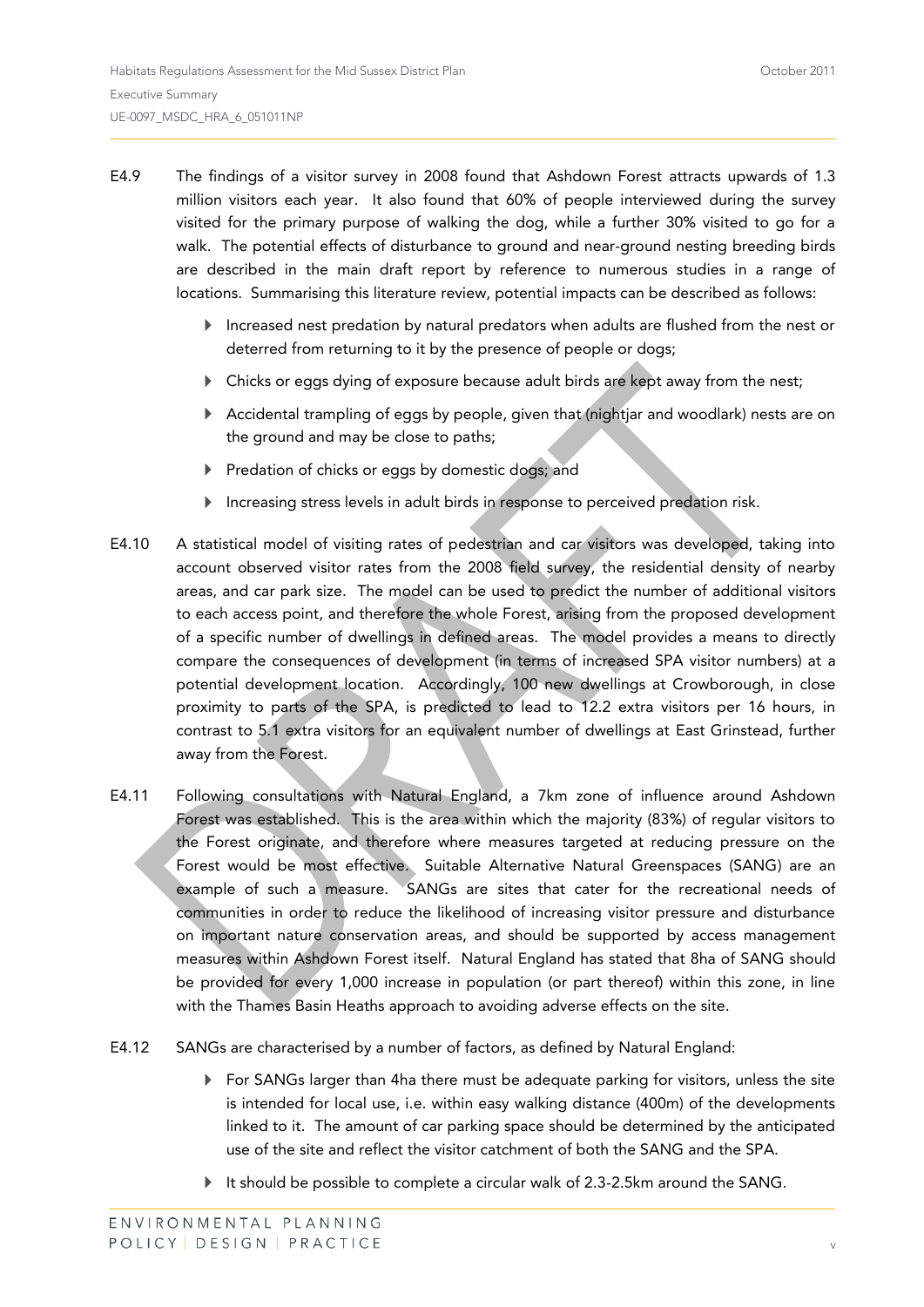- Car parks must be easily and safely accessible by car and should be clearly sign posted.
- The accessibility of the site must include access points appropriate for the particular visitor use the SANG is intended to cater for.
- The SANG must have a safe route of access on foot from the nearest car park and/or footpath/s.
- All SANGs with car parks must have a circular walk which starts and finishes at the car park.
- SANGs must be designed so that they are perceived to be safe by users; they must not have tree and scrub cover along parts of the walking routes.
- Paths must be easily used and well maintained but most should remain unsurfaced to avoid the site becoming too urban in feel.
- SANGs must be perceived as semi-natural spaces with little intrusion of artificial structures, except in the immediate vicinity of car parks. Visually-sensitive way-markers and some benches are acceptable.
- All SANGs larger than 12ha must aim to provide a variety of habitats for users to experience. Access within the SANG must be largely unrestricted with plenty of space provided where it is possible for dogs to exercise freely and safely off lead.
- SANGs must be free from unpleasant intrusions (e.g. sewage treatment works smells).
- SANGs should be clearly sign-posted or advertised in some way.
- SANGs should have leaflets and/or websites advertising their location to potential users. It would be desirable for leaflets to be distributed to new homes in the area and be made available at entrance points and car parks.
- It would be desirable for an owner to be able to take dogs from the car park to the SANG safely off the lead.
- Where possible it is desirable to choose sites with a gently undulating topography for SANG.
- It is desirable for access points to have signage outlining the layout of the SANG and the routes available to visitors.
- It is desirable that SANGs provide a naturalistic space with areas of open (non-wooded) countryside and areas of dense and scattered trees and shrubs. The provision of open water on part, but not the majority of sites is desirable.
- Where possible it is desirable to have a focal point such as a view point or monument within the SANG.
- E4.13 At the present stage it is not yet known precisely how many dwellings will come forward within the zone of influence, and therefore the amount of SANG that would be required to offset their adverse effects. However, it is possible to begin planning for the delivery of SANG as an important aspect of the district's infrastructure requirements.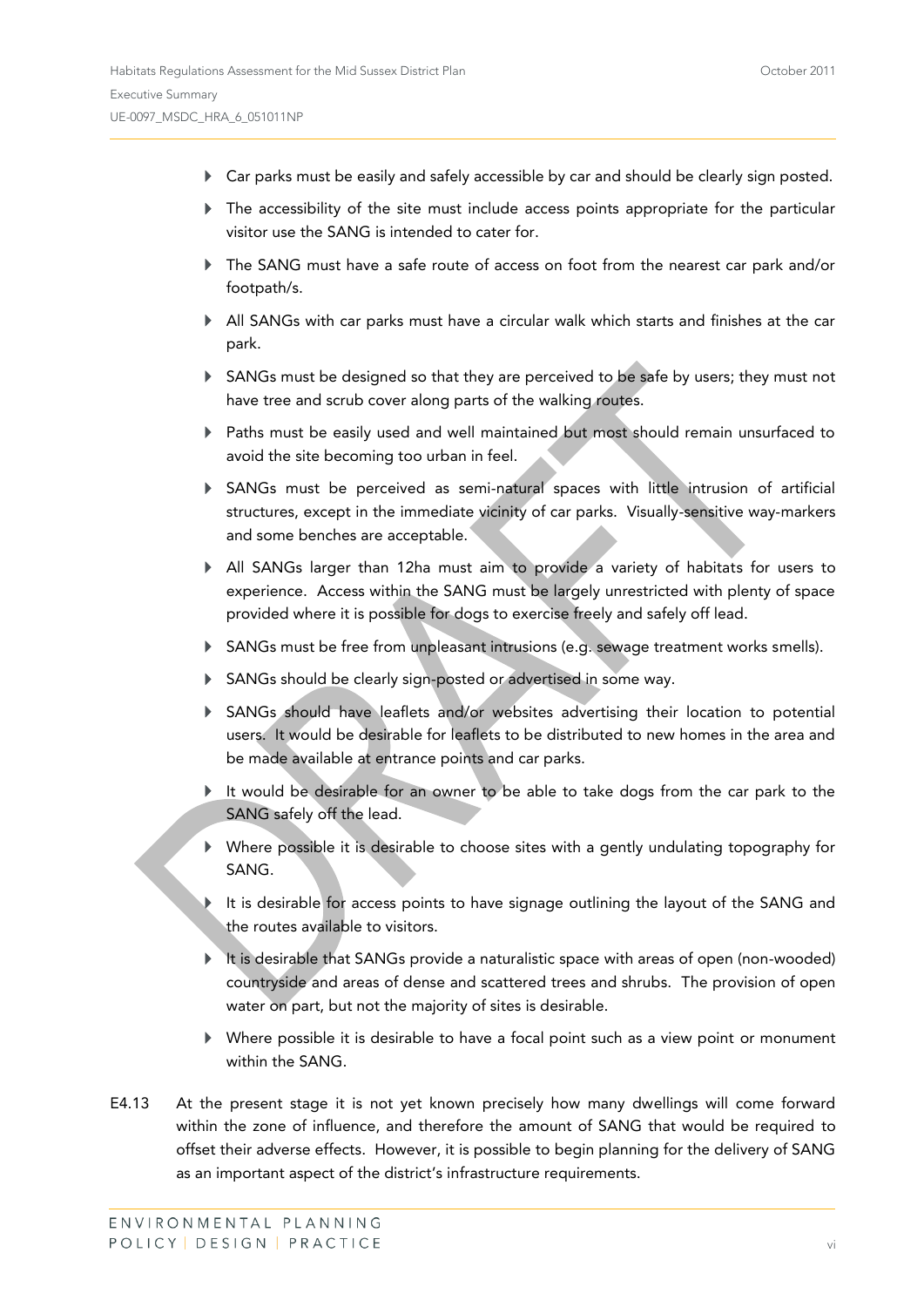- E4.14 Within Mid Sussex, the options for creating SANG could include existing open space of SANG quality currently without public access, open space which is already accessible but which could be improved to perform better as SANG, or land in other uses which could be converted to SANG. In order to facilitate the delivery of SANG, a tariff will need to be agreed through which developer contributions can be collected within the 7km zone of influence. The tariff for SANG within Mid Sussex will firstly be determined by the preferred option for delivering SANG. The evidence base for establishing and justifying the tariff needs to be robust and informed by (i) estimations of the likely increase in population within the zone of influence, (ii) a detailed and costed programme of works to establish the SANG, and (iii) costs for long term management and maintenance of the site as SANG.
- E4.15 The District Plan contains measures to establish an avoidance and mitigation strategy, while the Council is also carrying out work on a preliminary draft Community Infrastructure Levy Charging Schedule and Infrastructure Delivery Plan. The measures include:

#### **Summary of District Plan measures relating to disturbance**

#### **DP12 Ashdown Forest SAC/SPA:**

To have a policy which outlines the intention to develop a strategic approach to protect the Ashdown Forest Special Area of Conservation and Special Protection Area from recreational pressure and air pollution through the use of:

- **Buffer zones that:**
- **Prevent development within 400 metres of the Ashdown Forest**
- **Allow development within 7 kilometres of the Ashdown Forest provided mitigation methods** are employed (for instance Suitable Alternative Natural Green Spaces)
- **An Access Management Strategy that reduces the impact of visitors on special interest features** of the designated site.
- E4.16 Recommendations for further work to identify SANG and access management and monitoring measures, and a mechanism to collect funds for delivery, are included within the draft report.

#### **E5 Conclusions**

E5.1 The HRA Report establishes the nature and severity of effects on the ecological integrity of Ashdown Forest and assesses the avoidance and mitigation measures put forward within the Consultation Draft District Plan. It is an interim assessment that informs the development of the District Plan, drawing on the information that is currently available. It provides recommendations for additional avoidance and mitigation measures to help ensure that adverse effects on the European sites can be avoided. However, it cannot currently be concluded that Consultation Draft District Plan will not adversely affect either the SAC or SPA.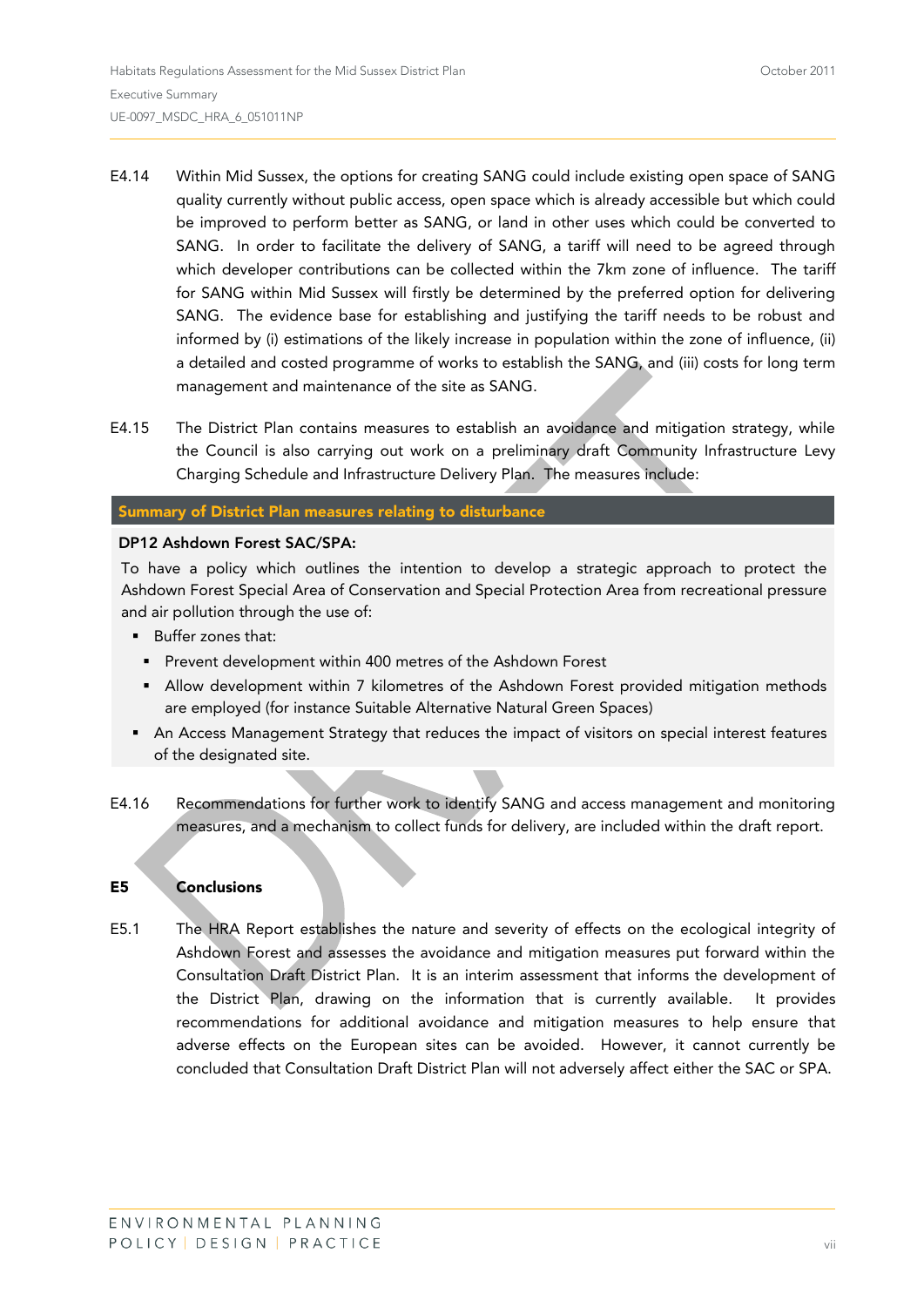- E5.2 In relation to the SAC, it is not currently possible to determine the likelihood or scale of atmospheric pollution because there is insufficient data regarding the traffic growth effects of the plan. The Council is carrying out additional studies to provide a better understanding of the likely traffic implications of its development proposals, the outputs of which will be assessed in a future iteration of the report.
- E5.3 In relation to the SPA, good principles for avoiding and mitigating disturbance impacts within the SPA are included within the plan. But it is not currently possible to determine the scale of impacts because the spatial distribution of residential development has not been set, while possible sites for use as SANG have not yet been identified. However, once the spatial strategy for residential development is finalised, and if it can be demonstrated that sufficient good quality potential SANGs exist to provide an alternative recreational resource for the number of dwellings proposed within the zone of influence, it may be possible to conclude that adverse effects are avoidable. Further work on the District Plan following the current consultation stage will explore these items in greater detail with the aim of demonstrating the adverse effects are avoidable.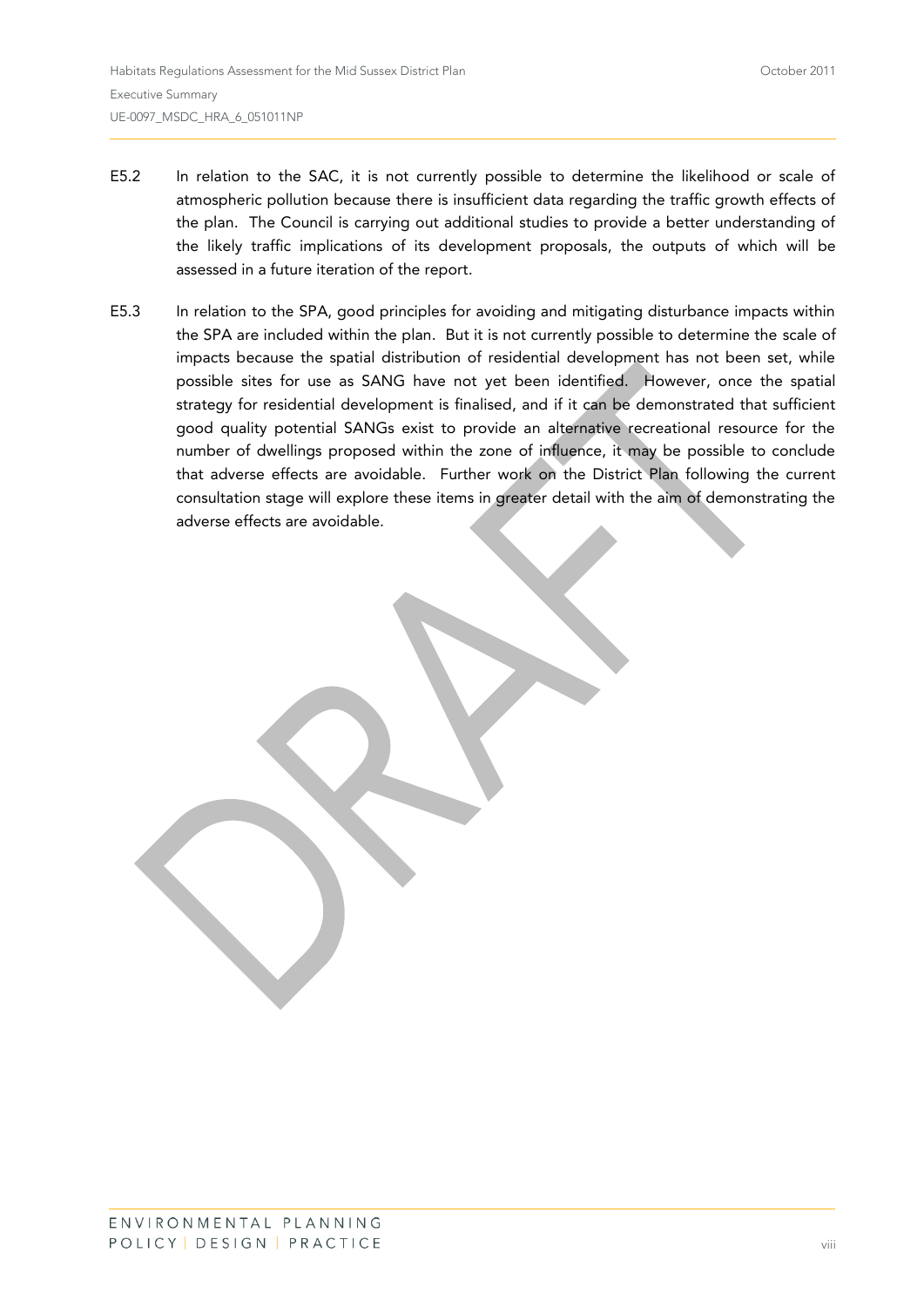#### **Glossary of terms**

Acid deposition: caused by oxides of nitrogen (NO<sub>X</sub>) (or sulphur dioxide) reacting with rain/cloudwater to form nitric (or sulphuric) acid, and is caused primarily by energy generation, as well as road traffic and industrial combustion.

*Avoidance and mitigation measures:* Avoidance measures which aim to avoid the occurrence of adverse effects on protected sites. Mitigation measures aim to reduce the severity of adverse effects and/or manage adverse effects in a way that lessens their impact.

*Background air quality:* A baseline measure of air quality conditions, within which existing local pollutant sources and transboundary sources are already represented.

*Integrity: E*cological integrity can be defined as (ODPM, 2005): "*The integrity of a site is the coherence of its ecological structure and function, across its whole area, that enables it to sustain the habitat, complex of habitats and/or the levels of populations of the species for which it was classified."*

*Local pollutant sources:* Locally sources of pollution emissions, for example linear sources such as roads or point sources such as chimneys, but which directly affect local air quality.

*Modal split:* The percentage share of total journeys made that each mode of transport experiences. Modes include car, taxi, bus, train, cycling and walking. Sustainable transport policies aim to encourage modal shift whereby more sustainable forms of transport become more popular, and less sustainable modes become less popular.

*Nitrogen deposition:* consists of the input of nitrogen from NO<sub>x</sub> (and sometimes ammonia) emissions by deposition, and is caused primarily by road traffic, as well as energy generation, industrial combustion and agricultural practices. Nitrogen deposition leads to nutrient enrichment (eutrophication) and toxic damage to vegetation.

*Point source emitters:* Can be either large or small sources of pollution from a fixed point such as a chimney, as opposed to linear source such as a road. Emissions from large point sources, such as a power station, can travel long distances and affect background air quality over wide areas, and can include transboundary effects (i.e. crossing intra- or international administrative boundaries).

*Precautionary Principle:* The European Commission (2000a) describes the principle as: "*If a preliminary scientific evaluation shows that there are reasonable grounds for concern that a particular activity might lead to damaging effects on the environment… decision-makers then have to determine … the potential consequences of taking no action, the uncertainties inherent in the scientific evaluation, and … possible ways of managing the risk. "* (See also section 1.2 of the main report.)

*Process contribution:* The contribution of a proposed process to air pollution. A process may be an industrial or combustive process, or a proposal which effects a change in traffic flow for example.

*SAC:* Special Areas of Conservation are strictly protected sites designated under European Union Directive 92/43/EEC on the conservation of natural habitats and of wild fauna and flora (the Habitats Directive). SACs make a significant contribution to conserving the 189 habitat types and 788 species identified in Annexes I and II of the Directive (as amended). The listed habitat types and species are those considered to be most in need of conservation at a European level (excluding birds).

*SPA:* Special Protection Areas are strictly protected sites classified in accordance with Article 4 of European Union Directive 2009/147/EC *on the conservation of wild birds* (the Birds Directive). They are classified for rare and vulnerable birds (as listed on Annex I of the Directive), and for regularly occurring migratory species.